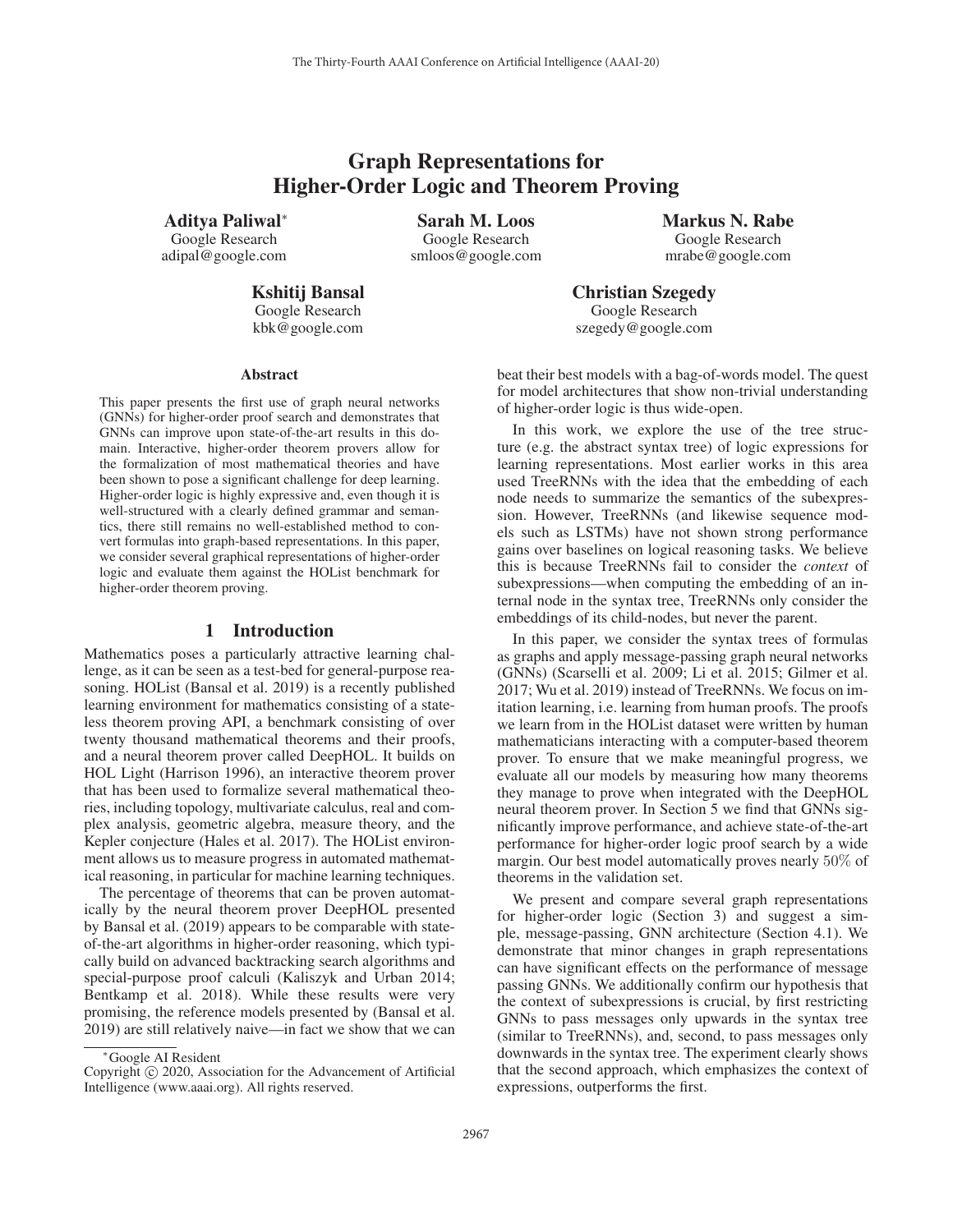## 2 Related Work

Graph Neural Network (GNN) is an umbrella term for several kinds of neural networks that operate on graphstructured data (Wu et al. 2019; Gilmer et al. 2017; Xu et al. 2019). This family of neural networks has been successfully applied in several domains ranging from computer vision (Raposo et al. 2017; Santoro et al. 2017), to predicting properties of molecules (Gilmer et al. 2017), to traffic prediction (Li et al. 2017). Battaglia et al. (2018) show that GNNs are capable of manipulating structured knowledge in the data and hence are a natural choice to learn meaningful representations for higher-order logic.

Similar to our work, Wang et al. (2017) apply GNNs to higher-order logic; they use graph representations of higherorder logic formulas for premise selection, resulting in a significant improvement in prediction accuracy. Our work extends their contributions by using GNNs not only for premise selection, but for predicting tactics and tactic arguments at every step of the proof. While the difference seems minor, it has a big effect on our contributions: it allows us to evaluate our models on a theorem proving benchmark where we demonstrate that our models actually prove more theorems. Because Wang et al. (2017) only predict the premises at the theorem level, they can not generate each individual proof step, and are therefore not able to use their models to generate proofs; instead they use a proxy metric that measures against existing human proofs. We are able to provide end-to-end metrics on the percentage of theorems from the validation set that can be proved using our models. This ensures that our models are learning something useful about mathematics instead of learning to exploit syntactic tricks on the data.

Our findings also differ from the results of Wang et al. (2017) in a crucial aspect: we found that representations that share sub-expressions are significantly stronger than representations that use tree representations. Our graph representation allows for more sharing between expressions, as we merge variable nodes, even if they belong to different binders. Also, our representation includes all type information and has a special node for function applications, which allows us to treat variables, abstractions, and quantifiers in a uniform way.

Similar to this work, GamePad (Huang et al. 2018), TacticToe (Gauthier, Kaliszyk, and Urban 2017), Coq-Gym (Yang and Deng 2019), and Proverbot9001 (Sanchez-Stern et al. 2019) use imitation learning on human proofs collected from the tactics-based higher-order provers Coq and HOL4.

We elected to use the HOList benchmark as opposed to the GamePad or CoqGym datasets as it spans a large variety of mathematics. We additionally wanted to ensure that our models performed well when used to guide proof search, which is made simple in HOList.

Traditionally, automated theorem provers were developed for first order logic. However, most of the serious human formalization efforts (Gonthier 2008; Gonthier et al. 2013; Hales et al. 2017) were performed using interactive proof assistants like Coq and HOL Light (Harrison 1996), which are based on higher-order logic (in which quantification over

arbitrary propositions is allowed). However, the automation of higher-order theorem proving, especially at the tactic level, is a more recent research area. Deep learning has made inroads into various types of logic reasoning, for example to guide SAT solvers (Selsam and Bjørner 2019), QBF solvers (Lederman, Rabe, and Seshia 2018), and for inductive reasoning (Dong et al. 2019).

Many authors have used TreeRNN (or TreeLSTM) architectures to encode logical statements based on their abstract syntax tree representations (Evans et al. 2018; Huang et al. 2018; Loos et al. 2017). While this seems like a natural way to encode tree-structured data, this approach greatly restricts the flow of information across the tree, especially between siblings. TreeRNNs enforce the property that a subexpression will always have the same embedding, regardless of the context in which the expression appears. While this has computational advantages, as it allows embeddings of subexpressions to be cached, it may also limit the ability of the network to effectively encode semantic information across (structurally) long distances.

Conversely, message-passing graph neural networks do not have a single, static embedding for each subexpression, but rather evolve embeddings for every node based on both its children and parents. Perhaps more importantly, when the graph representation allows subexpression sharing, these embeddings can draw on context from multiple occurrences. Our experimental results clearly demonstrate the importance of subexpression sharing.

## 3 Graph Representations of HOL

In this section we describe our graph representations of higher-order logic (HOL) terms. The HOList benchmark provides its data in the form of S-expressions. For example, the term  $f(x)$ , which applies a variable f to another variable x, is represented as the following string: (a) (v) (fun A B) f)  $(v \land x)$ ). The S-expression breaks the function application down into fundamental elements, which we explain in the following: The token a indicates a function application, which always has two children; the function to be applied and the argument. The token  $\nu$  indicates that the function to be applied is a variable. This variable is then described as having type fun A B (i.e. a function mapping from some type A to some potentially different type B) and having the name f. Similarly, the expression  $(v \land x)$  describes the argument of the function application as a variable x with type A.

There are only a small number of these fundamental building blocks of HOList's S-expressions: a for function applications,  $\nu$  for variables,  $\perp$  for lambda expressions (also called abstractions), c for constants, and some additional ones for type constructors such as fun. All other tokens are names of either variables, constants, or types, of which there are around 1200 in the dataset. Even quantifiers have no special treatment and are simply represented as functions, using the definition  $(\forall) \triangleq \lambda f$ .  $(f = \lambda x$ . True).<br>That is Sexpressions essentially repr

That is, S-expressions essentially represent the abstract syntax tree of higher-order logic expressions. We consider the abstract syntax tree (AST) as a graph with directional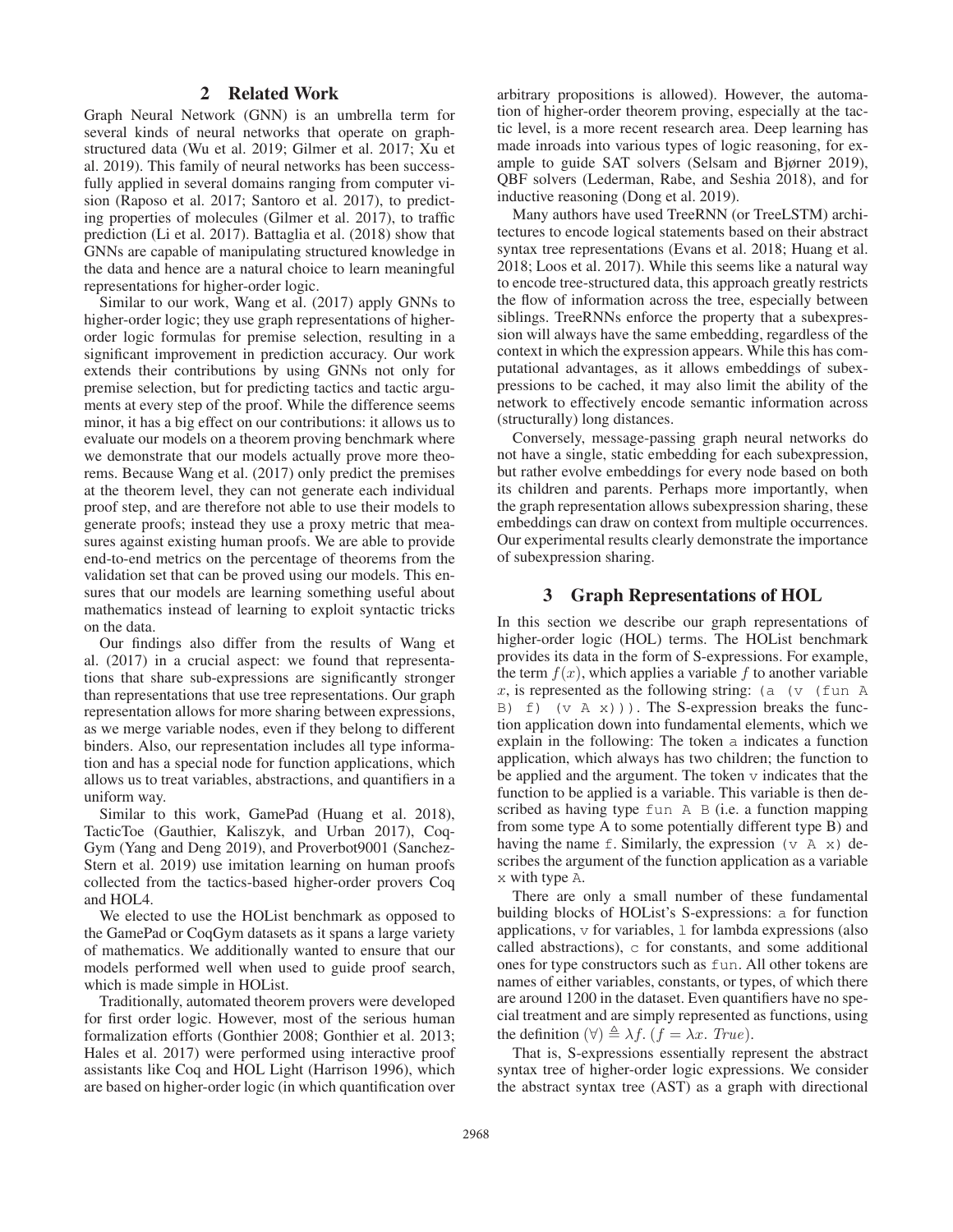

Figure 1: Comparison of two graph representations of  $\forall x : x = x$ . Types (e.g. fun, bool, and type variable A) are printed in orange. Left: AST representation. Right: AST with subexpression sharing (edge labels ensure the left/right order of children is preserved, but are omitted for readability in this figure). Sharing reduces the graph size from 27 nodes to 15; the amount of sharing increases as the terms grow larger.

edges, where each node has edges to its children and also to its parent(s). Edges are labeled with the index of the child, which makes the original string representation recoverable from the graph.

In addition to the plain AST, we consider several modifications to the graph representations, which we study in Section 5:

- We share nodes of syntactically equal subexpressions (*subexpression sharing*).
- We share equal leaves of the AST (*leaf sharing*).
- We replace all variable names by x (*variable blinding*).
- We add random edges (*random*).
- We remove all edges from nodes to their parents and only keep those to their children (*top down*).
- We remove all edges from nodes to their children and only keep those to their parents (*bottom up*).

*Subexpression sharing* merges all nodes in the AST that represent the same expression. In Figure 1 we illustrate the difference between the abstract syntax tree representation with (right) and without (left) subexpression sharing. The variable x of type A, which occurs three times in the abstract syntax tree, now occurs only once. It is represented by the S-expression (v  $x$  A), and the root node of this expression now has three parents that keep track of the locations of each of its original occurrences. Note that sub-expression sharing also happens over types. In this example, variable x has type A, so every other expression with type or sub-type A is now connected through this node. For detailed statistics of how subexpression sharing compresses the data, see the Appendix of the extended version of this paper (Paliwal et al. 2019).

Leaf sharing is a middle ground between the very verbose AST representation and the aggressive graph reduction that is subexpression sharing. Instead of merging nodes that represent equal subexpressions, we only merge leaves with the same token, such as A, bool, or x.

*Variable blinding* replaces all variable names by x. This transformation is applied only after the graph is constructed and does not modify the graph structure. Hence, different variables still have different graph nodes and are thus distinguishable - just their names are the same. This allows us to study how much our networks rely on variable names.

Restricting our graphs to only have *top down* edges or only have *bottom up* edges allows us to study the question of how important the context of subexpressions is for their embeddings. Bottom up loosely resembles TreeRNNs, as it computes its embeddings only from the embeddings of its children. Top down, on the other hand, disallows nodes to see their children, but allows them to see their context.

Adding random edges to the graph representation allows us to study if additional connectivity helps the neural networks to propagate information through the graphs. We chose to add 3 outgoing edges per node to random targets, as this approximates the construction of expander graphs, which provides excellent connectivity properties of the resulting graph with little overhead. We label the random edges to make them distinguishable from regular edges in the graph.

## 4 Model Architecture

In this section we present our neural network architecture, starting with basics of message-passing GNNs in Section 4.1, which we use for embedding statements in higherorder logic. We then detail the prediction tasks necessary for guiding proof search and our imitation learning approach, which trains on human proofs, in Section 4.2.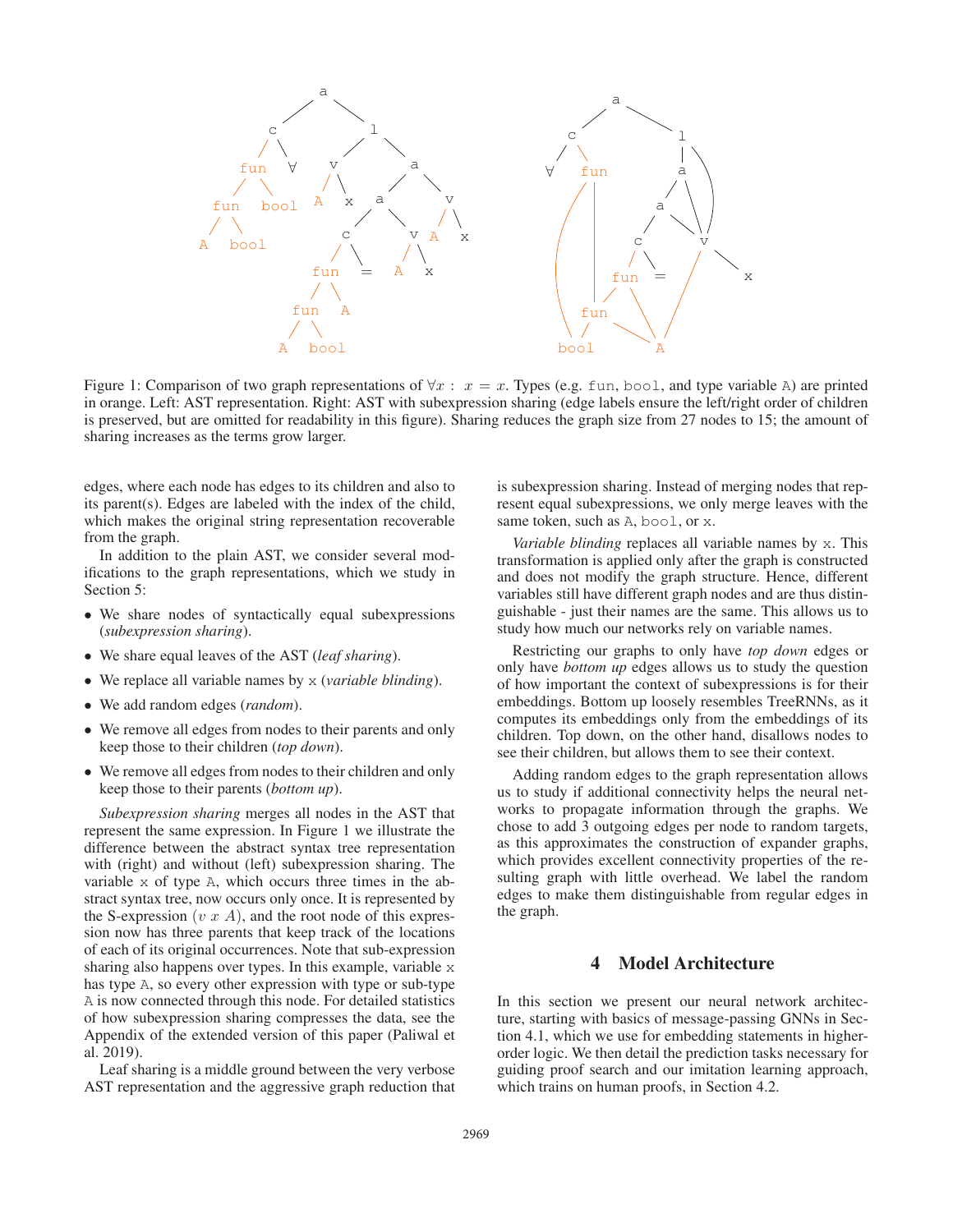

Figure 2: A single Graph Neural Network neighborhood aggregation step for node B. The features over the neighborhood are passed through an MLP, followed by a summation and a non-linearity. The output that follows is the hidden feature for node B for the next step.

#### 4.1 Graph Neural Networks

Graph neural networks (GNNs) compute embeddings for nodes in a graph via consecutive rounds (also called *hops*) of end-to-end differentiable message passing. The input to a GNN is a labeled graph  $G = (V, E, l_V, l_E)$  where V is a set of nodes,  $E$  is a set of directed edges,  $l_V$  maps nodes to a fixed vocabulary of tokens, and  $l_E$  maps each edge e to a single scalar indicating if the edge is to (or from) the first or the second child, encoded as  $0$  and  $1$ . Each token  $t$  in the vocabulary is associated with a trainable feature vector  $x_t$ .

The GNN computes node embeddings  $h_v$  for each node  $v \in V$  via an iterative message passing process of T rounds:

1. Embed nodes  $n$  and edges  $e$  into high dimensional space using multi-layer perceptrons:

$$
h_v^1 = \text{MLP}_V(\boldsymbol{x}_{l_V(v)})
$$

$$
h_e = \text{MLP}_E(l_E(e))
$$

2. For each round  $t \in \{2, ..., T\}$ , and for each edge  $(u, v) = e \in E$ , pass the node embeddings from the previous step  $h_u^{t-1}$  and  $h_v^{t-1}$  and the edge embedding  $h_e$  into an MLP to generate messages. When computing the messages for a node  $v$ , we distinguish between messages from parent nodes  $s_{u,v}$  and from child nodes  $\hat{s}_{u,v}$ :

$$
\begin{aligned} \label{eq:state} &\boldsymbol{s}_{u,v}^t = \text{MLP}_{\text{edge}}^t([h_u^{t-1}, h_v^{t-1}, h_e]) \\ &\boldsymbol{\hat{s}}_{u,v}^t = \text{MLP}^t_{\text{edge}}([h_u^{t-1}, h_v^{t-1}, h_e]) \end{aligned}
$$

3. To summarize the messages for node  $v \in V$ , we sum over the messages from parents and from children separately before passing them through an MLP and adding them to the previous embedding:

$$
\boldsymbol{h}_{v}^{t} = \boldsymbol{h}_{v}^{t-1} + \text{MLPagger}\left(\left[\boldsymbol{h}_{v}^{t-1}, \sum \frac{\boldsymbol{s}_{u,v}^{t}}{p(v)}, \sum \frac{\hat{\boldsymbol{s}}_{u,v}^{t}}{c(v)}\right]\right)
$$

 $MLP_V$ ,  $MLP_E$ ,  $MLP_{edge}^t$ ,  $M\hat{L}P^t_{edge}$  and  $MLP_{agger}$  are multi-layer perceptrons,  $p(v)$  is the number of parents of node v,  $c(v)$  is the number of children of node v [,] is the

vector concatenation operator, and  $\boldsymbol{h}_{v}^{t}$  represents the embedding of node  $v$  after  $t$  rounds of message passing. A multilayer perceptron (MLP), is a function MLP :  $\mathbb{R}^a \to \mathbb{R}^b$ , that maps vectors in the input space to the output space via successive applications of linear transformations and non-linear activations.

The final set of node embeddings returned by the Graph Neural Network is given by  $h_v = h_v^T$  where T is the number<br>of message passing rounds. These node embeddings repreof message passing rounds. These node embeddings represent information from the T-hop neighborhood of each node in the graph. A single step of message passing over a single node of a graph is shown in Figure 2.

## 4.2 Complete Model Architecture

The full architecture is depicted in Figure 3. The network takes the current goal (an intermediate state in a proof search) and a candidate premise.

It then generates node embeddings  $G(q)$  and  $P(p)$  for the graph representations of both the goal  $g$  and premise p using identical GNNs; GNN-1 and GNN-2 do not share weights. To make the architecture computationally tractable, the depth of each node embedding is relatively small (128). We do two 1x1 convolutions to expand the depth (to 512) and then to 1,024) immediately before max pooling, resulting in a goal embedding and premise embedding, each of size 1,024.

The tactic classifier selects from a fixed set of 41 tactics. It uses two fully connected layers, followed by a linear layer to produce logits for a softmax tactic classifier. The combiner network concatenates the goal and premise embeddings, as well as their element-wise multiplication, followed by three fully connected layers. The model uses sigmoid crossentropy to score how useful an individual premise is for the given goal. It was important to apply dropout throughout the network.

This architecture was trained on the proofs written by humans and released in the HOList dataset. For evaluation, we plug the models into the breadth-first proof search provided by the HOList environment. We first start with the top level goal which is the top level theorem to be proved. To process a goal (or "subgoals" for newly created goals), we ap-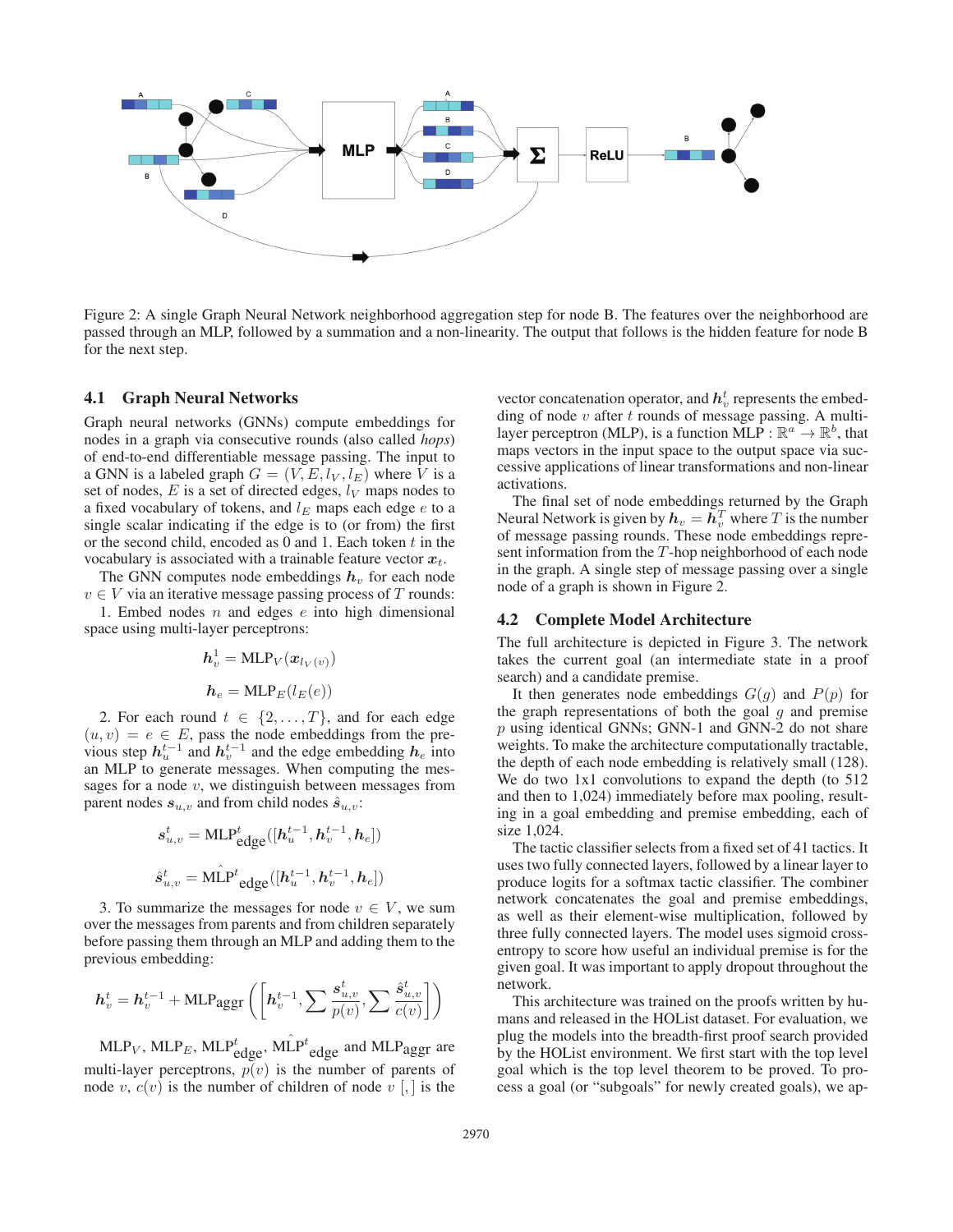

Figure 3: Diagram of the model architecture. At every step of the proof, the current goal is embedded using GNN-1. Based on the goal embedding, the model predicts the next tactic to apply from a fixed set of 41 tactics. The goal embeddings are also used to score every preceding theorem, called premises. Premises are also embedded using a graph neural network (GNN-2). Higher scores indicate the given premise is predicted to be useful for proving the current goal. Full details presented in Section 4.2.

ply one of the tactics that may take a list of already proven theorems as parameters.<sup>1</sup> Once a goal is set to be processed, we pick the top- $k_1$  highest scoring tactics from the softmax tactic classifier (see Figure 3). Then the combiner network is evaluated for each  $(q, p<sub>i</sub>)$  pairs of the current goal q and possible tactic parameter  $p_i$  (which includes all the definitions and theorems preceding the top level goal in the theorem database). Note that this computation is accelerated significantly by pre-computing the premise-embeddings  $P(p_i)$ , and therefore only the combiner network has to be evaluated for each pair of embeddings  $G(q)$ ,  $P(p_i)$ , where  $G(q)$  denotes the goal embedding of the currently processed goal. In total, there are 19,262 theorems and definitions in the theorem database. Only the top- $k_2$  highest scoring premises are chosen as tactic arguments. In our setting, we used  $k_1 = 5$ ,  $k_2 = 20$ .

A tactic application might fail or may be successful. Failed applications are logged, but ignored for proof search. If the tactic application is successful, it might close (that is: prove) the goal or generate a new list of subgoals (or proof obligations). The original goal is closed if each of its subgoals is closed. During proof search, the HOList proofsearch graph maintains several alternative branches of subgoals to be closed. Proof search stops if the top-level goal closes, that is if at least one of the alternative branches closes.

Note that in contrast to earlier premise selection works, we generate new tactic parameter lists for each subgoal during proof-search, not just a single list of premises for the top-level goal.

| Table 1: Our best model, compared against previous state of |  |
|-------------------------------------------------------------|--|
| the art and bag of words model as baselines.                |  |

| Network Architecture               | % Proofs Closed  |  |  |
|------------------------------------|------------------|--|--|
|                                    | (Validation Set) |  |  |
| Baseline: S-expression as a string |                  |  |  |
| WaveNet (Bansal et al. 2019)       | 32.65%           |  |  |
| Baseline: Bag of words             |                  |  |  |
| Max pooling only                   | 37.98%           |  |  |
| <b>Subexpression sharing</b>       |                  |  |  |
| 12-hop GNN                         | 49.95%           |  |  |

## 5 Experiments

Here we present our experimental results on the HOList benchmark (Bansal et al. 2019), which is based on the complex analysis corpus of HOL Light (Harrison 1996). The training set is derived from the proofs of 10,200 top-level theorems and has around 375,000 proof steps (subgoals) to learn from. We have evaluated the end-to-end prover performance on the standard validation split of HOList which consists of 3,225 held out theorems of the complex analysis corpus.

In total, there are 19,262 theorems and definitions in the HOList corpus. These theorems are proved in a sequential order. So, for any given goal, all preceding theorems and definitions in the corpus are eligible premises. For each tactic application, we select the top 20 premises after ranking the eligible premises with the premise scorer.

## 5.1 Evaluation Metrics

The primary way that we evaluate our models is by using them to guide the proof search in the HOL Light theorem prover, and then counting how many theorems each trained model can prove. However, it takes several hours to run the prover on the validation set, even in a distributed manner. If we were to use this metric during training, it would slow down training of our models by several orders of magnitude, so we instead train using two proxy metrics:

- We look at the accuracy of the tactic prediction output, which decides which one of the 41 possible tactics is to be applied for a given goal. It is often the case that more than one choice of tactic would work, but to determine if a tactic is correct, we would need to try it in the prover. Instead, for the proxy metric, we only count a tactic correct if it was the exact tactic applied in the human proof, as our data contains only a single proof per theorem.
- We monitor the relative prediction accuracy for the tactic parameter selection, which is the ratio of cases in which a true tactic parameter is scored higher than some randomly sampled parameter. Again, there is often more than one "true parameter", but we only consider the set of premises that were used as tactic parameters in the human proof.

We then perform the computationally expensive evaluation only on the best checkpoint (according to the proxy metrics): running the prover once over the validation set using the parameterized tactics predicted by the checkpoint to guide proof search. This *percentage of proofs closed* in

<sup>&</sup>lt;sup>1</sup>The interpretation of the tactic parameters depends on the type of the tactic. For MESON TAC, these are premises that the tactic can use for proving the statement in HOL Light's built-in first-order reasoning algorithm. For REWRITE TAC, these should be equations that are applied for rewriting the goal statement.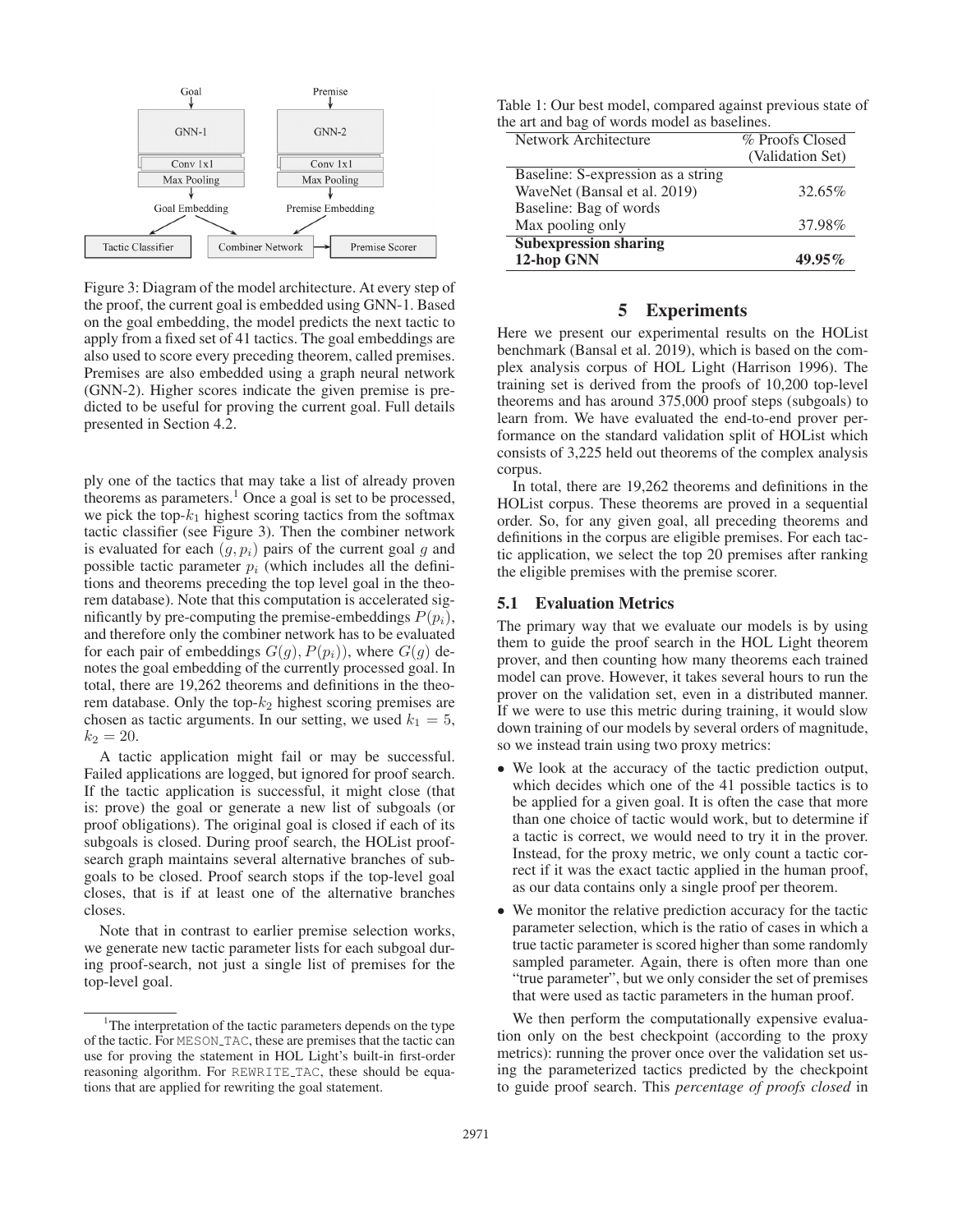Table 2: Percentage of proofs closed on the validation set. Representations are defined in Section 3. Two AST results indicated with an asterisk (\*) required a smaller batch size due to memory constraints.

| <b>Representation</b>                     | 0 Hops | 2 Hops | 4 Hops | 8 Hops      | 12 Hops     |
|-------------------------------------------|--------|--------|--------|-------------|-------------|
| Abstract syntax trees (AST)               | 40.18% | 43.84% | 44.58% | $46.66\%$ * | $45.67\%$ * |
| Leaf sharing                              | 41.76% | 33.89% | 29.24% | 29.51\%     | $30.51\%$   |
| Leaf sharing + variable blinding          | 31.78% | 32.18% | 32.80% | $30.04\%$   | 31.00%      |
| <b>Subexpression sharing</b>              | 40.86% | 42.94% | 46.94% | 47.22%      | $49.95\%$   |
| Subexpression sharing + variable blinding | 31.75% | 34.44% | 35.96% | 34.07%      | 37.36%      |
| Subexpression sharing + random            | 41.24% | 43.68% | 43.84% | 42.63%      | 42.94%      |
| Subexpression sharing + top down          | 40.55% | 43.59% | 45.51% | 48.24%      | 48.40%      |
| Subexpression sharing $+$ bottom up       | 39.72% | 40.58% | 41.16% | 41.86%      | 40.99%      |

the validation set is the primary metric that we use to establish the proving power of a given checkpoint. It evaluates whether a trained model is effective at automatically proving newly encountered theorems.

#### 5.2 Results and Analysis

We train several models using the architecture described in Section 4.2, varying the number of message passing rounds in the GNN and the representation of the higher-order logic formulas as graphs as described in Section 3.

We compare our best-performing model against baselines in Table 1. Our 12-hop shared subexpression GNN achieves the state-of-the-art result on the HOList benchmark, closing 49.95% of the proofs. This is a major improvement on the baseline models in the HOList paper (32.65%) and even outperforms the reported 38.9% of their best reinforcement learning experiment. We also observe that a simple bag-ofwords model with large word embedding sizes also manages to close <sup>37</sup>.98% of all proofs. The GNN models with zero message passing steps (0 Hops) are roughly equivalent to the bag of words max pooling model, except that the 0 Hops models also have additional MLPs between the word embedding lookup step and the max pooling step.

In Table 2 we can see that the number of proofs closed increases with additional hops (message passing steps) for ASTs with and without subexpression sharing. This indicates that additional information about the structure of higher-order logic formulas provides the model with the capacity to learn better embeddings.

Variable blinding, which initializes every token representing a variable name to the same (trained) embedding, allows us to evaluate the importance of human-assigned variable names. Even though constant values are not altered and the expressions remain semantically equivalent after variable blinding, removing variable names causes a significant drop in performance. This suggests that human-chosen variable names are important and should not be discarded, even when the resulting formula is semantically equivalent.

The graph representation with random edges improves the performance of the 2-hop network, but not for networks with four or more hops. This suggests that the addition of random edges increases the field-of-view into the graph for the networks, but the benefits diminish and ultimately are harmful for networks with more hops.

Subexpression sharing on ASTs results in a directed

acyclic graph, so we can experiment with restricting message passing to flow only from children to parents (bottom up), or from parents to children (top down). While allowing information to flow in both directions results in the best performance, Table 2 shows that top down message passing significantly outperforms bottom up. This experiment demonstrates that the context of all the places a subexpression occurs in the larger formula may be more important than the value of the subexpression itself. It's worth noting that this is opposite the bottom up direction of information flow used in TreeRNNs, where information starts at the leaves and then is propagated to the root. However, our neural networks have the benefit of aggregating over all nodes in the graph after message passing is complete, a step not taken in TreeRNNs.

While leaf sharing had the effect of compressing the tree representations by approximately 40%, this representation also incurred a large drop in performance. Most notably, leaf sharing models which used message passing were well below the 0-hop baseline in all cases. This result demonstrates the huge impact the representation has on the GNN performance.

Analyzing only the best-performing representation (subexpression sharing, indicated in bold), we find that models with more hops not only close more proofs, but also find slightly longer proofs on average (1.93 steps for 12-hops vs 1.86 for 0-hops). Another indicator that the quality of the choices made by GNNs increases with with the number of hops is that the percentage of successful tactic applications increased from 33.8% for 0-hops, to 38.6% for 12-hops.

#### 5.3 Implementation Details

In this section, we describe our implementation and hardware setup, including hyper-parameter settings and a more detailed description of the losses we used. These hyperparameters did not vary between experiments unless otherwise noted, and are presented here to aid reproducibility.

Choosing Negative Examples. For each theorem in the HOList training set, there is only one human proof. We generate positive training examples from each step of the human proof with three values: the goal that is being proved at that step, the tactic applied to it, and a list of theorem parameters passed to the tactic (or a special token if no parameters were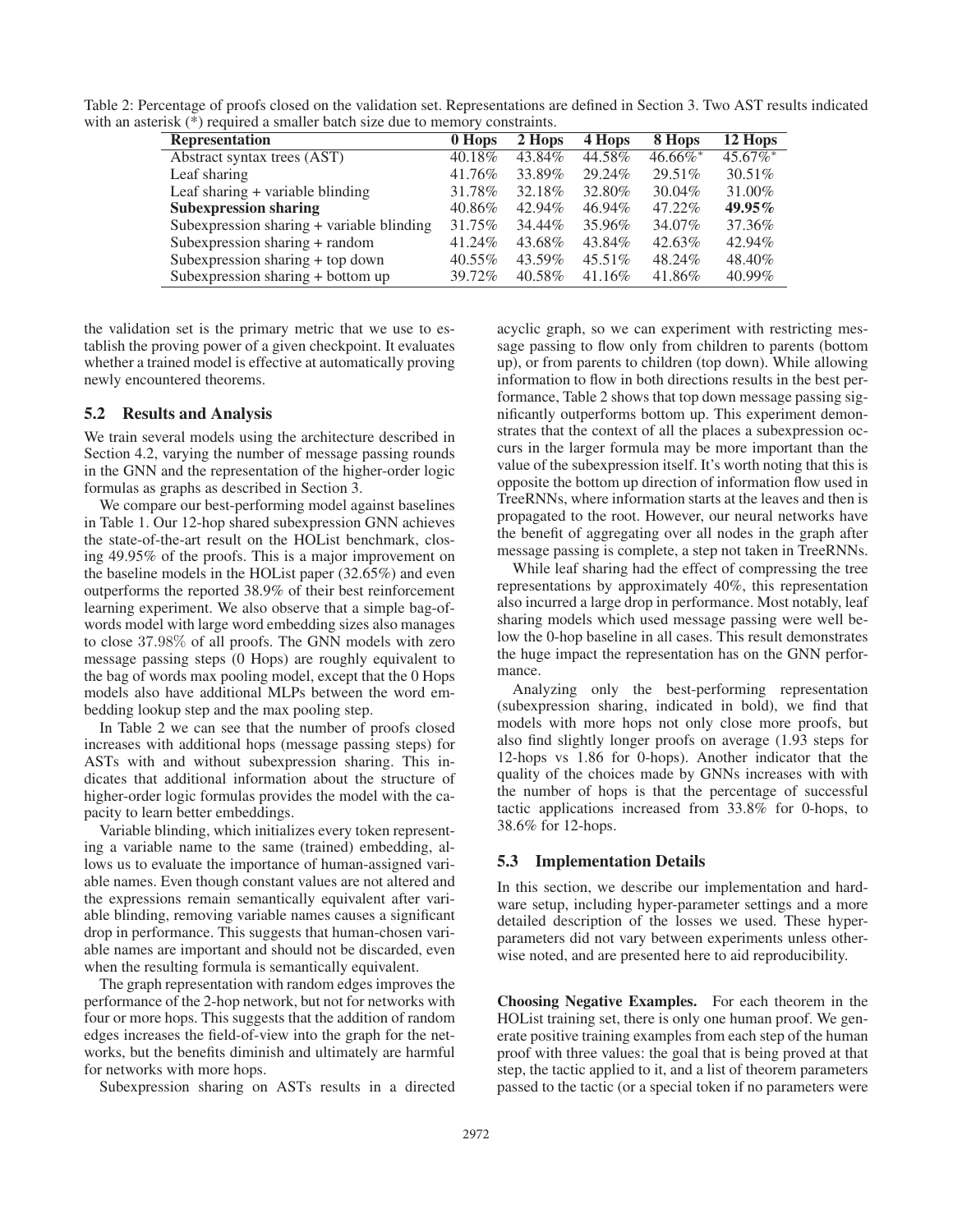used). To generate positive (goal, premise) pairs, we sample a premise from this list of theorem parameters. In each batch, we sample 16 positive (goal, premise) pairs from our training data.

Because we only have successful human proofs, we select our negative training examples by sampling uniformly from the set of all theorems that were used at least once as positive training examples. Every goal in the batch is then paired with 15 randomly sampled theorems and labeled as negative examples (adding 15x16=240 negative examples to the batch).

Since the combiner network is quite small relative to the GNN embedding networks, we reuse all 256 embedded premises (positive and negative) as negative premise examples for the remaining goals in the batch (adding 15x256=3,840 negative examples to the batch), giving a total batch size of 4,096.

Loss Functions. In addition to the cross-entropy loss for both tactics and pairwise scores as described in Section 4, we also use the AUCROC loss (Burges et al. 2005; Eban et al. 2017) to directly relate positive and negative premise examples within a batch. The AUCROC loss minimizes the area under the ROC curve and is implemented as follows.

$$
AUCROC_b = \sum_{i} \sum_{j} loss(logit_i - logit_j)
$$

$$
loss(l) = \ln(1 + e^{-l})
$$

Where  $i$  ranges over the positive premises in batch  $b$ , and  $j$  ranges over the negatives in  $b$ . Because our final prediction task is to rank premises for just one given goal, we double the loss for logits that compare positive and negative premises for the same goal.

For the total loss, we take a weighted sum of the crossentropy loss on the tactic classifier (weight  $= 1.0$ ), the crossentropy loss on the pairwise scorer (weight  $= 0.2$ ), and the AUCROC loss (weight  $= 4.0$ ).

Optimizers, Learning Rate, Dropout, and Polyak Averaging. For training, we use an Adam Optimizer (Kingma and Ba 2014) with initial learning rate 0.0001 and decay rate 0.98. Excluding the two GNNs, dropout is added before every dense layer of the network with a "keep probability" of <sup>0</sup>.7. For our evaluation checkpoints, we also use moving exponential parameter averaging with rate 0.9999 per step (Polyak 1990; Polyak and Juditsky 1992).

**GNN Hyperparameters.** The token features  $x_t$  are trainable embedding vectors of size 128. The edge labels  $l_E(e)$ are non-trainable binary values  $\{0, 1\}$  which indicate if the edge connects a left child or the right child. The graph neural network begins by projecting the node features  $x_{l_V(v)}$ and edge features  $l_E(e)$  to vectors of size 128 using an MLP with two hidden layers of sizes 256 and 128 with ReLU activations (MLP<sub>V</sub> and MLP<sub>E</sub>). The resulting embeddings are denoted by  $h_v^1$  and  $h_e$ . We then perform t rounds of message passing as per the equations shown in rounds of message passing as per the equations shown in Section 4.1.  $MLP_{edge}$ ,  $MLP_{edge}$  and  $MLP_{agger}$  have an identical configuration with two layers, with hidden sizes 256 and 128 and ReLU activations. The MLPs do not share weights across message passing steps. The final node embedding has size 128. A dropout of 0.5 is applied to all MLPs.

The node embeddings  $h<sub>v</sub>$  returned by the graph neural network are then aggregated into a single vector that represents the embedding of the entire graph. Using two Conv  $1 \times 1$  layers, we expand the 128 dimensional node embeddings to 512, and then 1024, with ReLU activations and a dropout rate of 0.5. Then we perform max pooling over all node embeddings to create a single vector of size 1024.

Hardware. We used eight NVIDIA Tesla V100 GPUs for distributed training, an additional GPU was used purely for evaluation, and we maintained a separate parameter server on a CPU machine.

## 6 Conclusions and Future Work

We present the first use of graph neural networks to guide higher-order theorem proving. We experiment with several graph representations of higher-order logic expressions and demonstrate that graph neural networks can significantly improve over non-structured representations, especially when the structure of the graph allows for sharing of sub-expressions. We observed that increasing the number of message passing steps resulted in improved accuracy on the training and evaluation sets, and also led to a larger percentage of closed proofs. Using GNNs, we are able to significantly improve previous state-of-the-art results for imitation learning on the HOList theorem set and proof search environment.

In the experiments presented in this paper, we predict tactics and their arguments by looking only at the conclusion of the current sub-goal and ignoring any local assumptions that could be crucial to the proof. This is a serious limitation for our system, and in future work we would like to include the local assumptions list when generating the embedding of the goal. We expect this to be a natural extension for GNNs, because they can easily extend graph representations to include additional expressions.

## References

Bansal, K.; Loos, S. M.; Rabe, M. N.; Szegedy, C.; and Wilcox, S. 2019. Holist: An environment for machine learning of higher-order theorem proving. *ICML 2019. International Conference on Machine Learning*.

Battaglia, P. W.; Hamrick, J. B.; Bapst, V.; Sanchez-Gonzalez, A.; Zambaldi, V. F.; Malinowski, M.; Tacchetti, A.; Raposo, D.; Santoro, A.; Faulkner, R.; Gülçehre, Ç.; Song, F.; Ballard, A. J.; Gilmer, J.; Dahl, G. E.; Vaswani, A.; Allen, K.; Nash, C.; Langston, V.; Dyer, C.; Heess, N.; Wierstra, D.; Kohli, P.; Botvinick, M.; Vinyals, O.; Li, Y.; and Pascanu, R. 2018. Relational inductive biases, deep learning, and graph networks. *CoRR* abs/1806.01261.